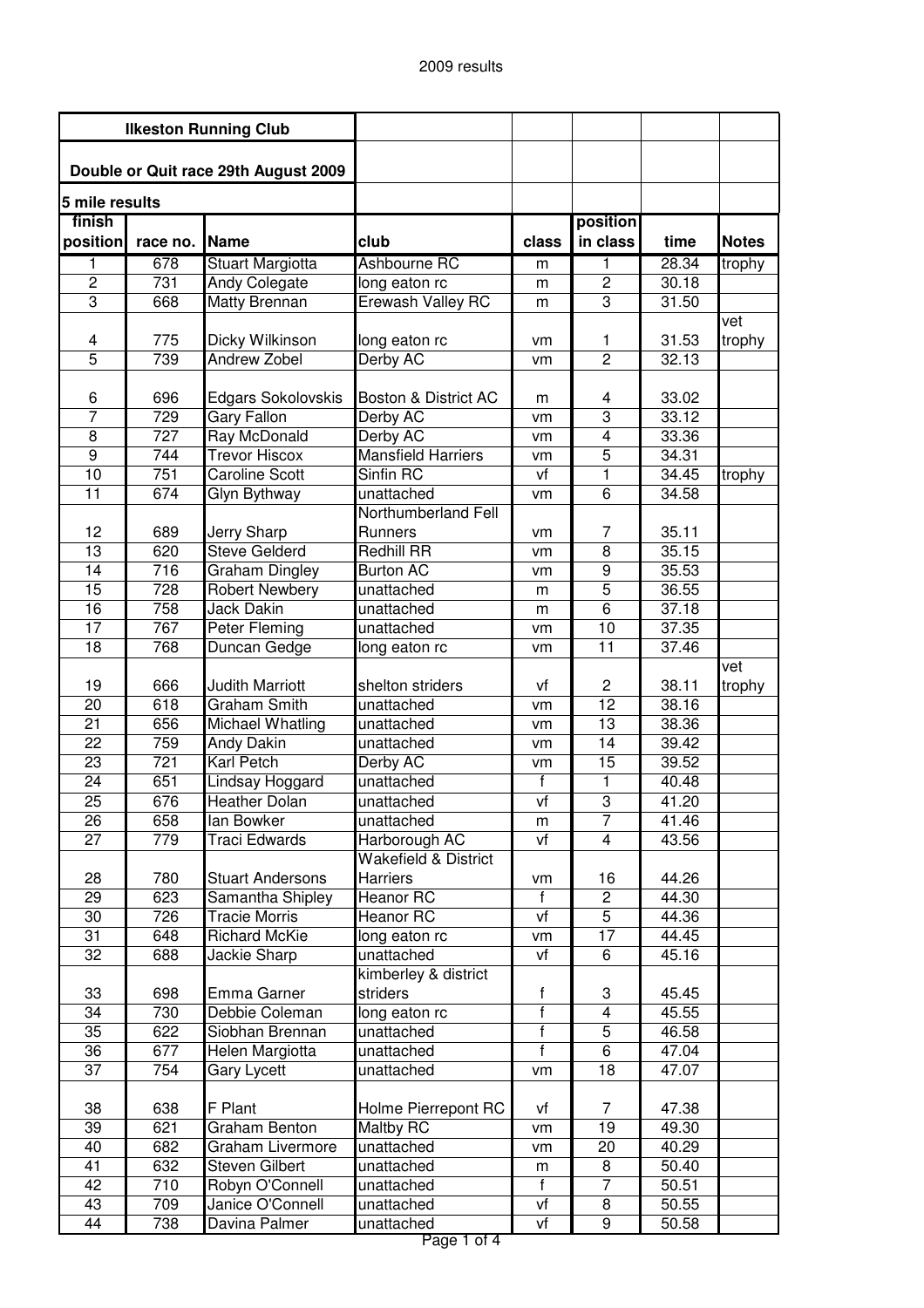| finish                             |                  |                                      |                                   |              | position                |                |               |
|------------------------------------|------------------|--------------------------------------|-----------------------------------|--------------|-------------------------|----------------|---------------|
| position                           | race no.         | Name                                 | club                              | class        | in class                | time           | <b>Notes</b>  |
| 45                                 | 657              | <b>Bis Whatling</b>                  | unattached                        | vf           | 10                      | 52.44          |               |
| 46                                 | $\overline{742}$ | <b>Audrey Raby</b>                   | <b>Total Fitness</b>              | vf           | 11                      | 53.54          |               |
| $\overline{47}$                    | 650              | Kathryn Tyrell                       | unattached                        | $\mathsf{f}$ | 8                       | 55.52          |               |
| $\overline{48}$                    | 777              | Lynda Jackson                        | unattached                        | vf           | $\overline{12}$         | 56.14          |               |
| 49                                 | 768              | Jill Boucher                         | unattached                        | vf           | 13                      | 57.48          |               |
| $\overline{50}$<br>$\overline{51}$ | 711              | Jasmine O'Connell                    | unattached                        | $\mathsf f$  | 9<br>$\overline{21}$    | 61.59<br>63.03 |               |
| 52                                 | 634<br>641       | Peter Lythgoe<br><b>Hugh Barnett</b> | unattached<br>mansfield triathlon | vm<br>vm     | 22                      | 63.30          |               |
| 53                                 | 707              | Karen Ennis                          | unattached                        | f            | 10                      | 66.46          |               |
|                                    |                  |                                      | <b>MK Lakeside</b>                |              |                         |                |               |
| 54                                 | 702              | Michelle Payne                       | Runners                           | vf           | 14                      | 66.48          |               |
|                                    |                  |                                      |                                   |              |                         |                |               |
|                                    |                  |                                      |                                   |              |                         |                |               |
|                                    |                  | 10 mile results                      |                                   |              |                         |                |               |
| Tinish                             | race             |                                      |                                   |              | position                |                |               |
| position                           | entries          | Name                                 | club                              | class        | in class                | time           | notes         |
| 1                                  | 770              | Dav Connor                           | Derby AC                          | vm           | 1                       | 57.35          | trophy        |
|                                    |                  |                                      |                                   |              |                         |                | vet           |
| $\overline{c}$                     | 720              | <b>Philip Critchlow</b>              | <b>Beaumont RC</b>                | vm           | $\mathbf 2$             | 58.39          | trophy        |
| 3                                  | 766              | <b>Matthew Jones</b>                 | <b>Ripley RC</b>                  | m            | 1                       | 62.02          |               |
| $\overline{\mathbf{4}}$            | 700              | <b>Matthew Nutt</b>                  | Crew                              | vm           | 3                       | 62.15          |               |
| 5                                  | 660              | Pat Wheeler                          | unattached                        | vm           | $\overline{\mathbf{4}}$ | 63.42          |               |
| 6                                  | 778              | David Walsh                          | <b>Redhill RR</b>                 | vm           | 5                       | 64.33          |               |
| $\overline{7}$                     | 646              | Patrick Fizgerald                    | long eaton rc                     | vm           | 6                       | 64.50          |               |
| 8                                  | 724              | Neil Halliday                        | Derby AC                          | m            | $\overline{c}$          | 65.36          |               |
| 9                                  | 736              | <b>Geoff Newill</b>                  | <b>Barrow Runners</b>             | vm           | $\overline{7}$          | 65.45          |               |
| 10                                 | 643              | Andy Barker                          | unattached                        | m            | 3                       | 68.49          |               |
| 11                                 | 653              | <b>Suzanne Roddis</b>                | north derbyshire                  | $\mathsf{f}$ | 1                       | 68.59          | trophy        |
| 12                                 | 612              | Luke Saxton                          | unattached                        | m            | 4                       | 69.07          |               |
| 13                                 | 741              | Kevin Wood                           | <b>Total Fitness</b>              | vm           | 8                       | 69.15          |               |
| 14                                 | 717              | Lucy Holmes                          | <b>Ripley RC</b>                  | $\mathsf{f}$ | $\overline{c}$          | 69.52          |               |
| 15                                 | 748              | Jason Ball                           | shelton striders                  | m            | 5                       | 70.03          |               |
| 16                                 | 683              | <b>Clive Winfield</b>                | unattached                        |              | $\boldsymbol{9}$        | 70.12          |               |
| 17                                 |                  |                                      |                                   | vm           |                         |                |               |
| 18                                 | 749<br>687       | Ryan Ball<br><b>Brian Goodall</b>    | <b>Ripley RC</b>                  | m            | 6<br>10                 | 70.35<br>71.00 |               |
|                                    |                  |                                      | Erewash Valley RC                 | vm           |                         |                |               |
| 19                                 | 733              | <b>Andrew Hall</b>                   | little eaton hornets              | vm           | 11                      | 71.04          |               |
| 20                                 | 763              | lan Hunter                           | striders                          | m            | $\overline{7}$          | 71.10          |               |
| 21                                 | 630              | <b>Christopher Sprules</b>           | Club                              | vm           | 12                      | 71.15          |               |
| 22                                 | 740              | Wayne Smithurst                      | <b>Ripley RC</b>                  | m            | 8                       | 71.21          |               |
| 23                                 | 640              | <b>Catherine Charlton</b>            | Redhill RR                        | $\mathbf f$  | 3                       | 71.36          |               |
| 24                                 | 722              | <b>Anthony Davies</b>                | <b>Ripley RC</b>                  | m            | 9                       | 72.20          |               |
| 25                                 | 661              | Anne Herold                          |                                   |              | 1                       | 72.28          | vet<br>trophy |
| 26                                 | 712              |                                      | aldridge rc                       | vf           |                         |                |               |
| 27                                 |                  | Brendan Walsh                        | unattached                        | m            | 10                      | 72.41          |               |
|                                    | 681              | <b>Tony Dutton</b>                   | <b>Bilston AC</b>                 | vm           | 13                      | 72.47          |               |
| 28                                 | 624              | <b>Steve Elliott</b>                 | <b>Ripley RC</b>                  | vm           | 14                      | 73.09          |               |
| 29                                 | 732              | Robert Lennox                        | little eaton hornets              | vm           | 15                      | 73.29          |               |
| 30                                 | 753              | Neil Handley                         | unattached                        | vm           | 16                      | 74.19          |               |
| 31                                 | 655              | Keith Spriggs                        | unattached                        | m            | 11                      | 74.40          |               |
| 32                                 | 706              | Tim Simpson                          | Heanor RC                         | m            | 12                      | 74.46          |               |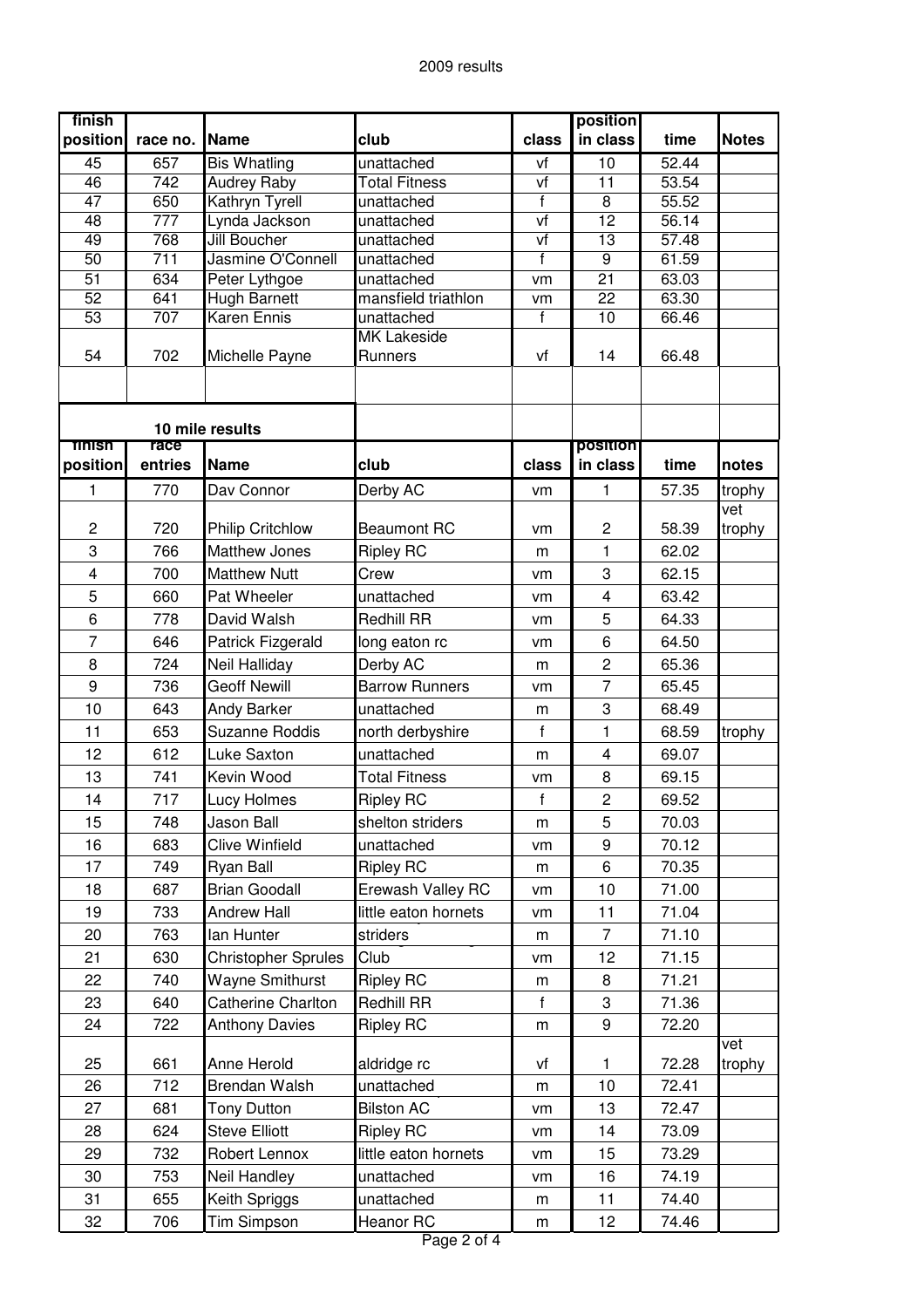| finish<br>position | race no. | Name                   | club                        | class        | position<br>in class    | time  | <b>Notes</b> |
|--------------------|----------|------------------------|-----------------------------|--------------|-------------------------|-------|--------------|
| 33                 | 756      | Jacqui Khoueiry        | <b>Holmfirth Harriers</b>   | f            | $\overline{\mathbf{4}}$ | 75.14 |              |
| 34                 | 755      | Maz Khoueiry           | <b>Holmfirth Harriers</b>   | m            | 13                      | 75.14 |              |
| 35                 | 625      | Donna Gatt             | unattached                  | vf           | $\overline{c}$          | 75.49 |              |
| 36                 | 718      | James Naylor           | little eaton hornets        | vm           | 17                      | 76.15 |              |
| 37                 | 719      | Colin Bostock          | long eaton rc               | vm           | 18                      | 76.26 |              |
| 38                 | 619      | Wayne Yearwood         | <b>Ripley RC</b>            | vm           | 19                      | 77.03 |              |
| 39                 | 774      | Stephen Doleman        | unattached                  | vm           | 20                      | 77.19 |              |
| 40                 | 626      | Emma Hallas            | <b>Hatton Darts RC</b>      | f            | 5                       | 77.28 |              |
| 41                 | 771      | <b>Alan Smith</b>      | Heanor RC                   | vm           | 21                      | 77.37 |              |
| 42                 | 649      | John Parry             | unattached                  | m            | 14                      | 78.16 |              |
| 43                 | 701      | Pete Southall          | <b>Bourneville Harriers</b> | m            | 15                      | 78.23 |              |
| 44                 | 752      | <b>Karl Tietz</b>      | <b>Ripley RC</b>            | vm           | 22                      | 78.39 |              |
| 45                 | 705      | Peter Davison          | <b>Runners</b>              | m            | 16                      | 79.06 |              |
| 46                 | 673      | William Thompson       | unattached                  | m            | 17                      | 79.15 |              |
| 47                 | 665      | Neil Cort              | unattached                  | vm           | 23                      | 79.30 |              |
| 48                 | 692      | <b>Andrew Sloan</b>    | unattached                  | m            | 18                      | 79.37 |              |
| 49                 | 637      | David Barrand          | unattached                  | m            | 19                      | 80.01 |              |
| 50                 | 703      | Allan Raven            | unattached                  | vm           | 24                      | 80.08 |              |
| 51                 | 628      | Keith Waring           | Notts AC                    | vm           | 25                      | 80.11 |              |
| 52                 | 642      | Nathan Pollard         | unattached                  | m            | 20                      | 80.24 |              |
| 53                 | 675      | <b>Steven Saunders</b> | <b>Ripley RC</b>            | vm           | 26                      | 80.39 |              |
| 54                 | 723      | <b>Micheal Clark</b>   | unattached                  | m            | 21                      | 81.00 |              |
| 55                 | 644      | <b>Richard Mitson</b>  | Notts AC                    | vm           | 27                      | 81.14 |              |
| 56                 | 679      | Stefan Osvath          | stanley striders            | vm           | 28                      | 81.16 |              |
| 57                 | 647      | Bob Wilson             | rolls royce harriers        | m            | 22                      | 81.34 |              |
| 58                 | 691      | <b>Ernest Goss</b>     | Sinfin RC                   | vm           | 29                      | 81.51 |              |
| 59                 | 715      | Rob Pearce             | <b>Belper harriers</b>      | m            | 23                      | 82.40 |              |
| 60                 | 639      | Jane Lewis             | unattached                  | vf           | 3                       | 82.51 |              |
| 61                 | 704      | Pete Holmes            | Erewash Valley RC           | vm           | 30                      | 82.52 |              |
| 62                 | 765      | Chris Williams         | unattached                  | m            | 24                      | 82.58 |              |
| 63                 | 636      | Simon Fennemore        | unattached                  | m            | 25                      | 83.04 |              |
| 64                 | 725      | David Keegan           | shelton striders            | vm           | 31                      | 83.07 |              |
| 65                 | 663      | Eleanor Robinson       | <b>Ripley RC</b>            | vf           | $\overline{\mathbf{4}}$ | 83.30 |              |
| 66                 | 745      | Ciaran Grant Fallon    | unattached                  | m            | 26                      | 84.03 |              |
| 67                 | 664      | <b>Nigel Starr</b>     | Erewash Valley RC           | vm           | 32                      | 84.19 |              |
| 68                 | 776      | Chris Jackson          | Absolute Tri Club           | vm           | 33                      | 84.24 |              |
| 69                 | 772      | Darren Bradley         | shelton striders            | m            | 27                      | 84.29 |              |
| 70                 | 762      | Andrew Beardmore       | derwent runners             | vm           | 34                      | 84.36 |              |
| 71                 | 635      | David Richards         | Crew                        | vm           | 35                      | 84.43 |              |
| 72                 | 694      | Catherine Woolley      | unattached                  | f            | 6                       | 85.07 |              |
| 73                 | 611      | <b>Steven Plumb</b>    | Leicestershire Police       | vm           | 36                      | 85.36 |              |
| 74                 | 750      | Jackie Campbell        | shelton striders            | vf           | 5                       | 85.50 |              |
| 75                 | 699      | Michelle Garner        | striders                    | vf           | 6                       | 86.56 |              |
| 76                 | 735      | <b>Andrew Williams</b> | unattached                  | vm           | 37                      | 87.31 |              |
| 77                 | 645      | Deane Ward             | uknetrunner                 | vm           | 38                      | 88.03 |              |
| 78                 | 769      | <b>Steve Boucher</b>   | unattached                  | vm           | 39                      | 89.00 |              |
| 79                 | 669      | Fiona Alton            | unattached                  | $\mathsf{f}$ | $\overline{7}$          | 89.24 |              |